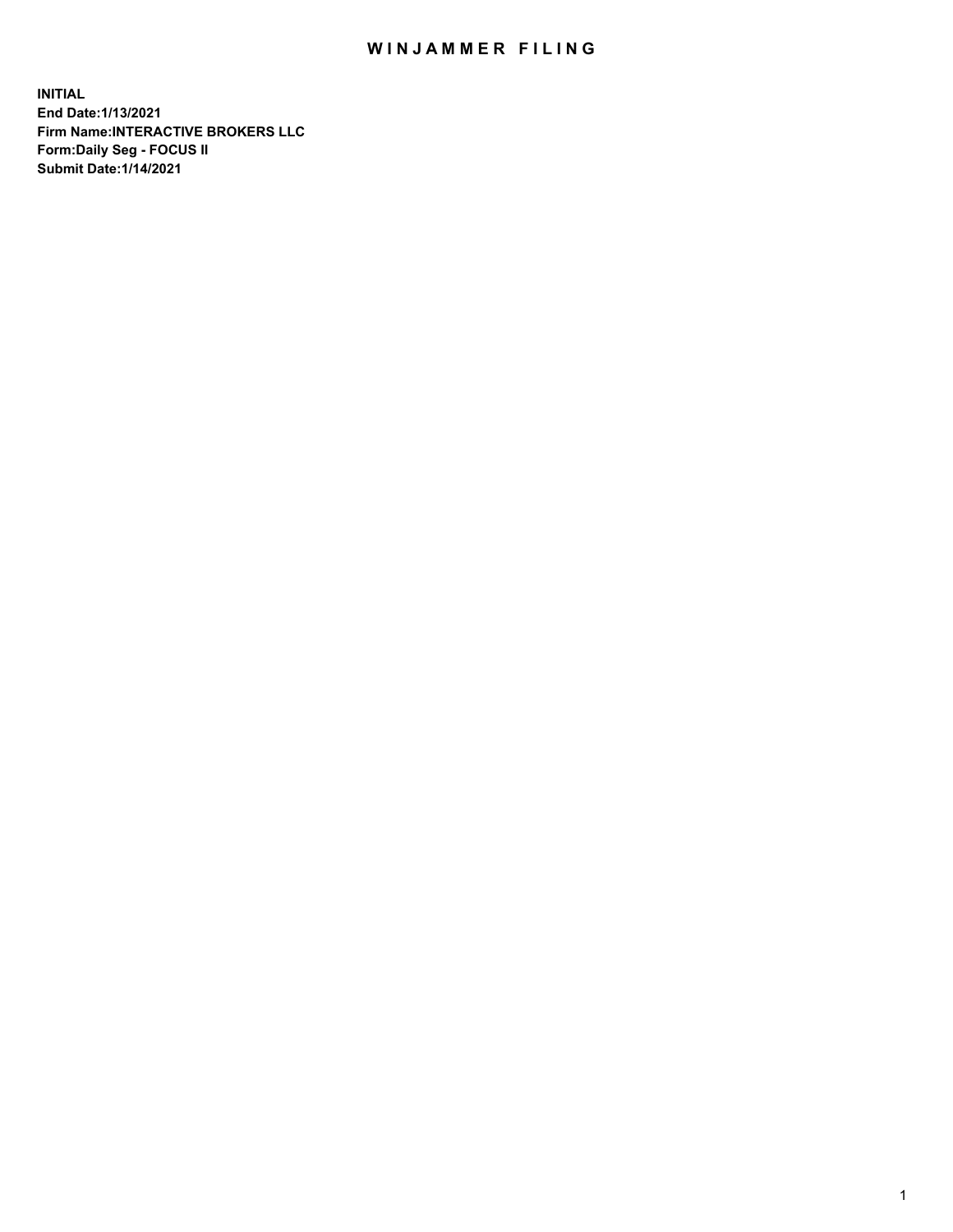**INITIAL End Date:1/13/2021 Firm Name:INTERACTIVE BROKERS LLC Form:Daily Seg - FOCUS II Submit Date:1/14/2021 Daily Segregation - Cover Page**

| Name of Company                                                                                                                                                                                                                                                                                                                | <b>INTERACTIVE BROKERS LLC</b>                                                            |
|--------------------------------------------------------------------------------------------------------------------------------------------------------------------------------------------------------------------------------------------------------------------------------------------------------------------------------|-------------------------------------------------------------------------------------------|
| <b>Contact Name</b>                                                                                                                                                                                                                                                                                                            | James Menicucci                                                                           |
| <b>Contact Phone Number</b>                                                                                                                                                                                                                                                                                                    | 203-618-8085                                                                              |
| <b>Contact Email Address</b>                                                                                                                                                                                                                                                                                                   | jmenicucci@interactivebrokers.c<br>om                                                     |
| FCM's Customer Segregated Funds Residual Interest Target (choose one):<br>a. Minimum dollar amount: ; or<br>b. Minimum percentage of customer segregated funds required:% ; or<br>c. Dollar amount range between: and; or<br>d. Percentage range of customer segregated funds required between:% and%.                         | <u>0</u><br>$\overline{\mathbf{0}}$<br>155,000,000 245,000,000<br>0 <sub>0</sub>          |
| FCM's Customer Secured Amount Funds Residual Interest Target (choose one):<br>a. Minimum dollar amount: ; or<br>b. Minimum percentage of customer secured funds required:% ; or<br>c. Dollar amount range between: and; or<br>d. Percentage range of customer secured funds required between:% and%.                           | $\overline{\mathbf{0}}$<br>$\overline{\mathbf{0}}$<br>80,000,000 120,000,000<br><u>00</u> |
| FCM's Cleared Swaps Customer Collateral Residual Interest Target (choose one):<br>a. Minimum dollar amount: ; or<br>b. Minimum percentage of cleared swaps customer collateral required:% ; or<br>c. Dollar amount range between: and; or<br>d. Percentage range of cleared swaps customer collateral required between:% and%. | $\frac{0}{0}$<br>$\underline{0}$ $\underline{0}$<br>0 <sub>0</sub>                        |

Attach supporting documents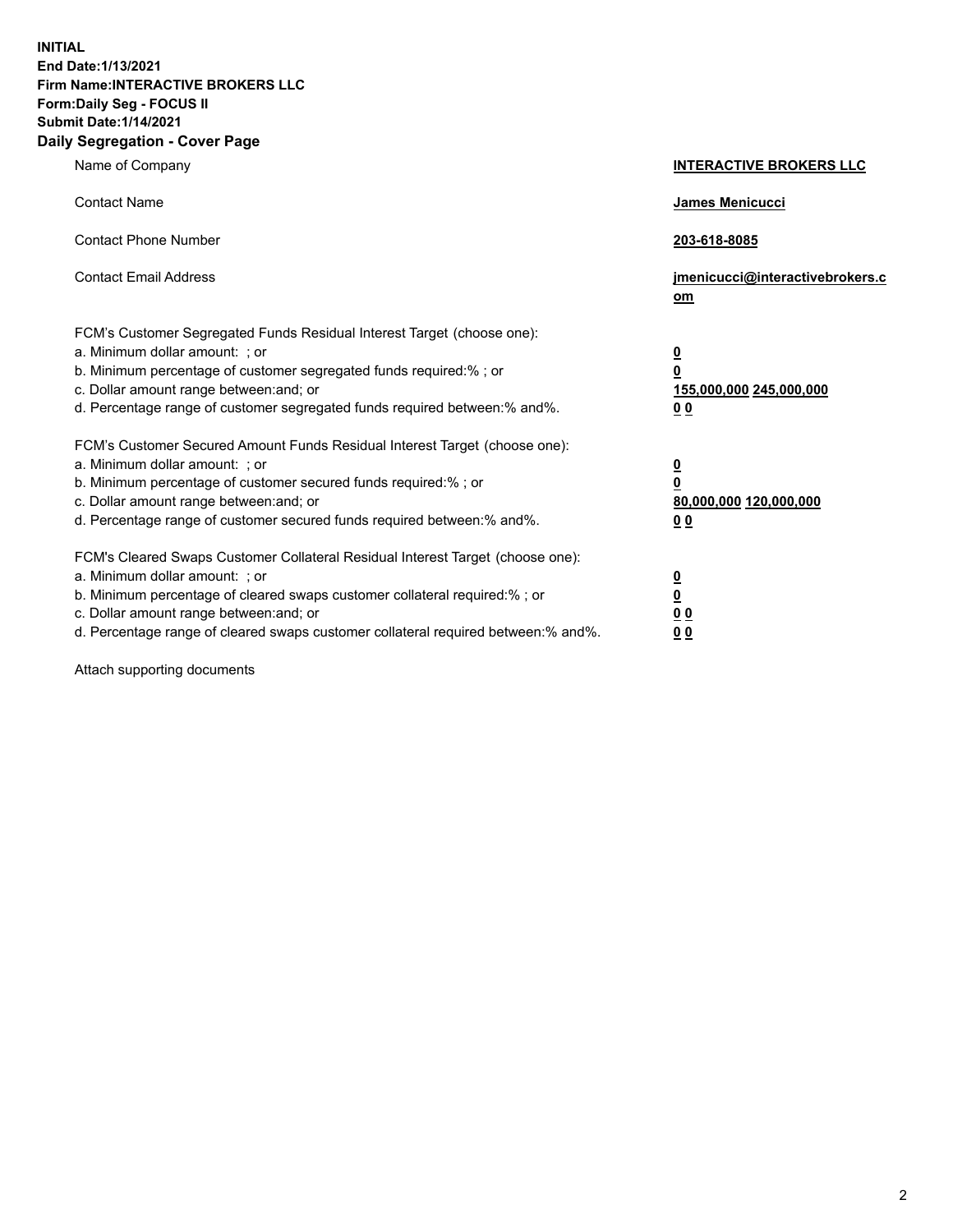## **INITIAL End Date:1/13/2021 Firm Name:INTERACTIVE BROKERS LLC Form:Daily Seg - FOCUS II Submit Date:1/14/2021 Daily Segregation - Secured Amounts**

|                | Daily Jegregation - Jeculed Aniounts                                                                       |                                          |
|----------------|------------------------------------------------------------------------------------------------------------|------------------------------------------|
|                | Foreign Futures and Foreign Options Secured Amounts                                                        |                                          |
|                | Amount required to be set aside pursuant to law, rule or regulation of a foreign                           | $0$ [7305]                               |
|                | government or a rule of a self-regulatory organization authorized thereunder                               |                                          |
| $\mathbf{1}$ . | Net ledger balance - Foreign Futures and Foreign Option Trading - All Customers                            |                                          |
|                | A. Cash                                                                                                    | 496,475,726 [7315]                       |
|                | B. Securities (at market)                                                                                  | 0 [7317]                                 |
| 2.             | Net unrealized profit (loss) in open futures contracts traded on a foreign board of trade                  | 20,419,871 [7325]                        |
| 3.             | Exchange traded options                                                                                    |                                          |
|                | a. Market value of open option contracts purchased on a foreign board of trade                             | 104,987 [7335]                           |
|                | b. Market value of open contracts granted (sold) on a foreign board of trade                               | -14,115 [7337]                           |
| 4.             | Net equity (deficit) (add lines 1. 2. and 3.)                                                              | 516,986,469 [7345]                       |
| 5.             | Account liquidating to a deficit and account with a debit balances - gross amount                          | 11,476 [7351]                            |
|                | Less: amount offset by customer owned securities                                                           | 0 [7352] 11,476 [7354]                   |
| 6.             | Amount required to be set aside as the secured amount - Net Liquidating Equity                             | 516,997,945 [7355]                       |
|                | Method (add lines 4 and 5)                                                                                 |                                          |
| 7.             | Greater of amount required to be set aside pursuant to foreign jurisdiction (above) or line                | 516,997,945 [7360]                       |
|                | 6.                                                                                                         |                                          |
|                | FUNDS DEPOSITED IN SEPARATE REGULATION 30.7 ACCOUNTS                                                       |                                          |
| 1.             | Cash in banks                                                                                              |                                          |
|                | A. Banks located in the United States                                                                      | 43,506,813 [7500]                        |
|                | B. Other banks qualified under Regulation 30.7                                                             | 0 [7520] 43,506,813 [7530]               |
| 2.             | Securities                                                                                                 |                                          |
|                | A. In safekeeping with banks located in the United States                                                  | 374,979,250 [7540]                       |
|                | B. In safekeeping with other banks qualified under Regulation 30.7                                         | 0 [7560] 374,979,250 [7570]              |
| 3.             | Equities with registered futures commission merchants                                                      |                                          |
|                | A. Cash                                                                                                    | $0$ [7580]                               |
|                | <b>B.</b> Securities                                                                                       | $0$ [7590]                               |
|                | C. Unrealized gain (loss) on open futures contracts                                                        | $0$ [7600]                               |
|                | D. Value of long option contracts                                                                          | $0$ [7610]                               |
|                | E. Value of short option contracts                                                                         | 0 [7615] 0 [7620]                        |
| 4.             | Amounts held by clearing organizations of foreign boards of trade                                          |                                          |
|                | A. Cash                                                                                                    | $0$ [7640]                               |
|                | <b>B.</b> Securities                                                                                       | $0$ [7650]                               |
|                | C. Amount due to (from) clearing organization - daily variation                                            | $0$ [7660]                               |
|                | D. Value of long option contracts                                                                          | $0$ [7670]                               |
|                | E. Value of short option contracts                                                                         | 0 [7675] 0 [7680]                        |
| 5.             | Amounts held by members of foreign boards of trade                                                         |                                          |
|                | A. Cash                                                                                                    | 258,998,640 [7700]                       |
|                | <b>B.</b> Securities                                                                                       | $0$ [7710]                               |
|                | C. Unrealized gain (loss) on open futures contracts                                                        | 11,919,351 [7720]                        |
|                | D. Value of long option contracts                                                                          | 104,987 [7730]                           |
|                | E. Value of short option contracts                                                                         | <u>-14,115</u> [7735] 271,008,863 [7740] |
| 6.             | Amounts with other depositories designated by a foreign board of trade                                     | 0 [7760]                                 |
| 7.             | Segregated funds on hand                                                                                   | $0$ [7765]                               |
| 8.             | Total funds in separate section 30.7 accounts                                                              | 689,494,926 [7770]                       |
| 9.             | Excess (deficiency) Set Aside for Secured Amount (subtract line 7 Secured Statement<br>Page 1 from Line 8) | 172,496,981 [7380]                       |
| 10.            | Management Target Amount for Excess funds in separate section 30.7 accounts                                | 80,000,000 [7780]                        |
| 11.            | Excess (deficiency) funds in separate 30.7 accounts over (under) Management Target                         | 92,496,981 [7785]                        |
|                |                                                                                                            |                                          |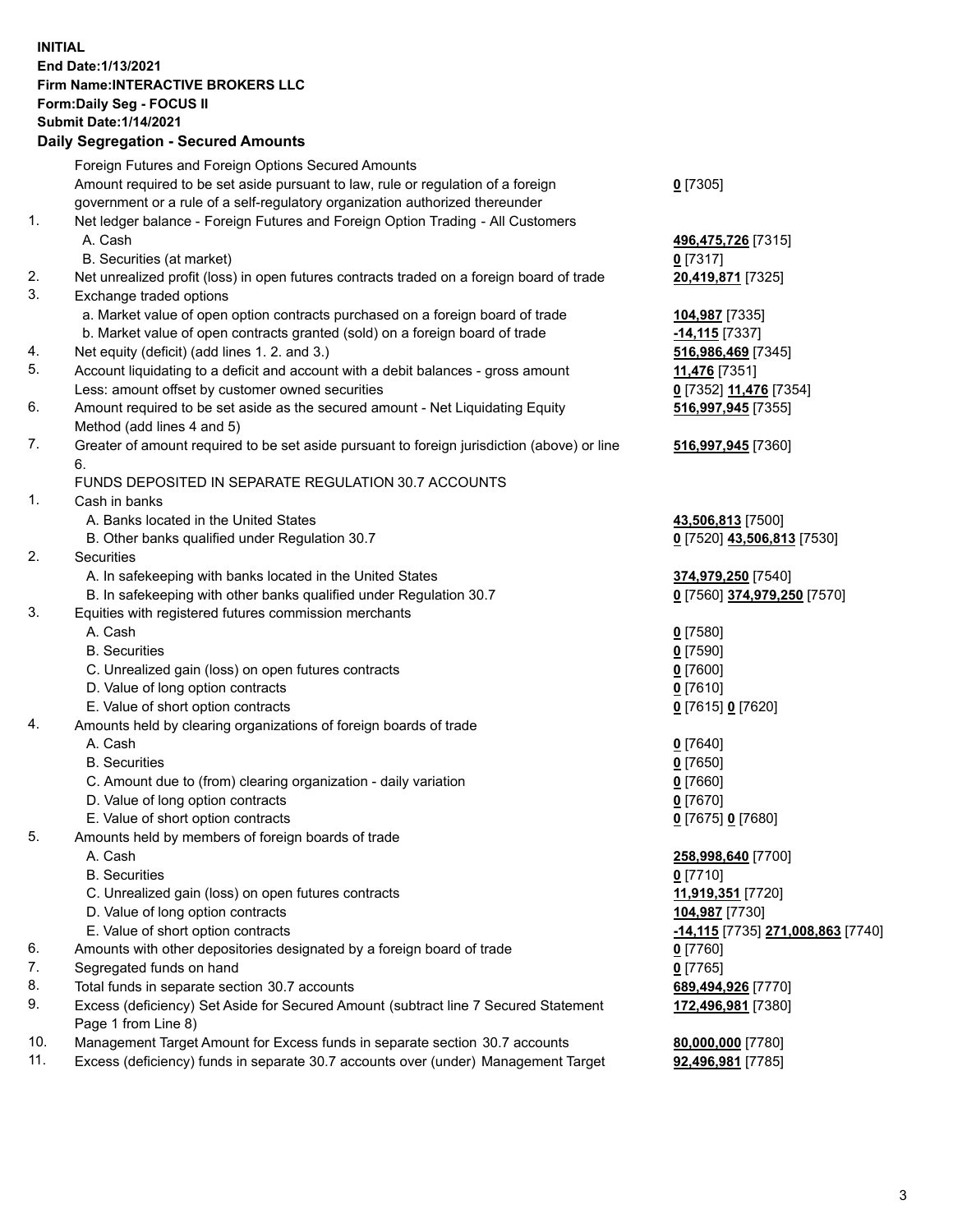**INITIAL End Date:1/13/2021 Firm Name:INTERACTIVE BROKERS LLC Form:Daily Seg - FOCUS II Submit Date:1/14/2021 Daily Segregation - Segregation Statement** SEGREGATION REQUIREMENTS(Section 4d(2) of the CEAct) 1. Net ledger balance A. Cash **5,621,902,581** [7010] B. Securities (at market) **0** [7020] 2. Net unrealized profit (loss) in open futures contracts traded on a contract market **364,489,531** [7030] 3. Exchange traded options A. Add market value of open option contracts purchased on a contract market **273,371,106** [7032] B. Deduct market value of open option contracts granted (sold) on a contract market **-229,706,375** [7033] 4. Net equity (deficit) (add lines 1, 2 and 3) **6,030,056,843** [7040] 5. Accounts liquidating to a deficit and accounts with debit balances - gross amount **4,545,244** [7045] Less: amount offset by customer securities **0** [7047] **4,545,244** [7050] 6. Amount required to be segregated (add lines 4 and 5) **6,034,602,087** [7060] FUNDS IN SEGREGATED ACCOUNTS 7. Deposited in segregated funds bank accounts A. Cash **2,043,033,733** [7070] B. Securities representing investments of customers' funds (at market) **2,082,270,535** [7080] C. Securities held for particular customers or option customers in lieu of cash (at market) **0** [7090] 8. Margins on deposit with derivatives clearing organizations of contract markets A. Cash **2,572,124** [7100] B. Securities representing investments of customers' funds (at market) **2,131,106,892** [7110] C. Securities held for particular customers or option customers in lieu of cash (at market) **0** [7120] 9. Net settlement from (to) derivatives clearing organizations of contract markets **26,404,682** [7130] 10. Exchange traded options A. Value of open long option contracts **273,255,815** [7132] B. Value of open short option contracts **-229,687,914** [7133] 11. Net equities with other FCMs A. Net liquidating equity **0** [7140] B. Securities representing investments of customers' funds (at market) **0** [7160] C. Securities held for particular customers or option customers in lieu of cash (at market) **0** [7170] 12. Segregated funds on hand **0** [7150] 13. Total amount in segregation (add lines 7 through 12) **6,328,955,867** [7180] 14. Excess (deficiency) funds in segregation (subtract line 6 from line 13) **294,353,780** [7190] 15. Management Target Amount for Excess funds in segregation **155,000,000** [7194] 16. Excess (deficiency) funds in segregation over (under) Management Target Amount **139,353,780** [7198]

Excess